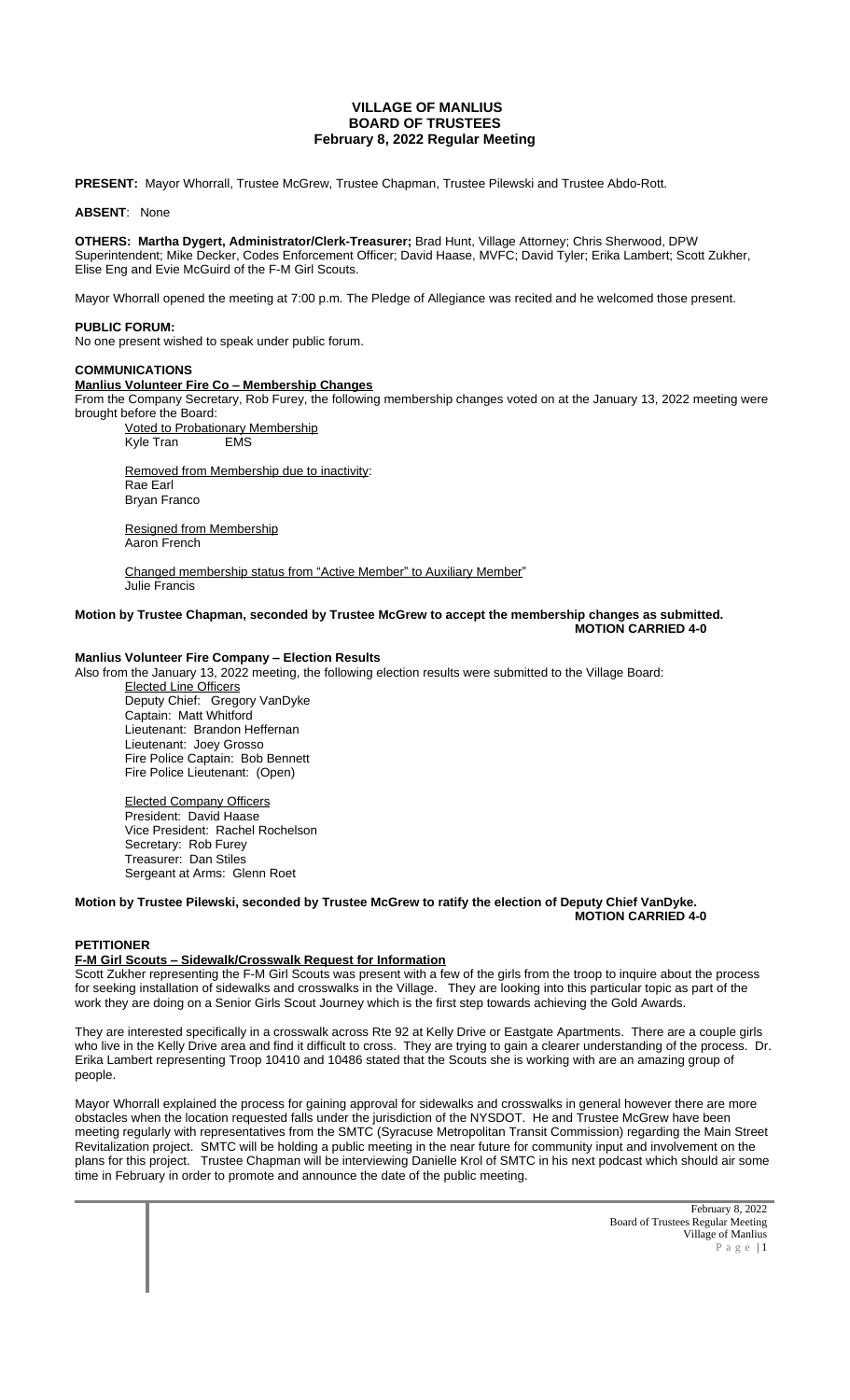# **APPOINTMENT**

**Custodian - Widger**

**Motion by Trustee Abdo-Rott seconded by Trustee Pilewski to approve the appointment of Jason Widger of Syracuse as custodian effective immediately with salary as per the current Teamsters' Collective Bargaining Agreement. MOTION CARRIED 4-0**

# **DEPARTMENT REQUISITIONS**

**Fire/EMS**

- Dival (5-2022) Fire Helmets Cost: \$5100.00 **Motion by Trustee Pilewski, seconded by Trustee Chapman to approve the requisition for fire helmets as MOTION CARRIED 4-0**
- Binder Lift (6-2022) **Binder Lift (x2)** Cost: \$1496.00 **Motion by Trustee Chapman, seconded by Trustee McGrew to approve the requisition for lumber as submitted. MOTION CARRIED 4-0**

## **MINUTES**

 January 11, 2022 Regular Meeting **Motion by Trustee McGrew, seconded by Trustee Chapman to approve the January 11, 2022 minutes as MOTION CARRIED 4-0** 

# **ABSTRACT**

# **RESOLUTION TO APPROVE PAYMENT OF CLAIMS February 8, 2022**

WHEREAS the Board of Trustees desires to audit and pay the claims asserted against it; and

WHEREAS, payment of certain claims in advance of the audit of claims has been approved by the Village Board annually at the Organizational Meeting, as required by law; and

WHEREAS it is required that all such claims shall be presented at the next Regular Meeting for audit, and

WHEREAS, the Village Board has been presented with the following abstracts for approval and payment;

| General Fund   | Abstract 008 | \$198,034.86 | (V672-736) |
|----------------|--------------|--------------|------------|
| Trust & Agency | Abstract 344 | \$5,849.55   | $(V86-93)$ |

and

January Payroll Expenses for Payroll #01, 01A & 02 (attached) \$226,162.18

# NOW THEREFORE BE IT RESOLVED:

On motion by Trustee Abdo-Rott, seconded by Trustee Chapman, that the Board of Trustees of the Village of Manlius approve the payment of claims **totaling \$**430,046.59 **by** the Village Treasurer as outlined above.

# **MOTION CARRIED 4-0**

## **DEPARTMENT REPORTS**

**DPW** – The Board had the DPW report and there was nothing additional requiring discussion or approval. Mayor Whorrall thanked the DPW and Rec Departments for their work on the ice rink which has been well received by the community. He was impressed by how many cars were at the Village Centre over the weekend either sledding or skating. He also thanked the Fire Department for their assistance as well.

### **Recreation** – Ms. Roet gave her report.

Regarding the skating rink, she has fielded a lot of calls about whether we offer skate rental. Mrs. Dygert thought the Village may want to purchase skates from the Ski & Skate sale or Mrs. Whorrall stated that there are companies who will come with a truck to provide skate rental. They have discussed holding the Daddy-Daughter Dance in the spring with more details to be announced. Monday, February 28<sup>th</sup> Doug's Fish Fry will be in the parking lot by Sno Top.

### **Pay Rate – Recreation Counselors**

The question was posed regarding the pay rate to be offered for the Summer Playground counselors. The minimum wage rate as of 2022 is \$13.20 per hour which is a \$.70 increase. Mrs. Dygert explained that there should be an increase in compensation for those who have been with us longer. Mr. Pilewski stated that the Village Board would approve the pay rates and any recommendations would come from the Rec Board for registration rates for playground. Trustee Pilewski is proposing that the Board approve minimum wage for entry-level counselors and a \$.70 increase across the board for everyone else returning with more than one year of service.

# **Motion by Trustee Chapman, seconded by Trustee Pilewski to approve the pay rates for summer Playground**  counselors as proposed by Trustee Pilewski.

**Fire/EMS -** Chief Casscles was present. Trustee McGrew spoke to the staffing issues in the Fire Department. He stated the call volumes have been increasing and will be increasing exponentially once the urgent care facility is open on Fayette Street. The calls increased from January 2020 to January 2021 by over 60 calls for one month. Chief Casscles stated that transports have increased. Mr. McGrew stated we will need to look at staffing levels in the department in the near future.

Chief Casscles gave an update on the current issues with the hospitals. Trustee Chapman asked Chief Casscles to add the transport information to his report in the future.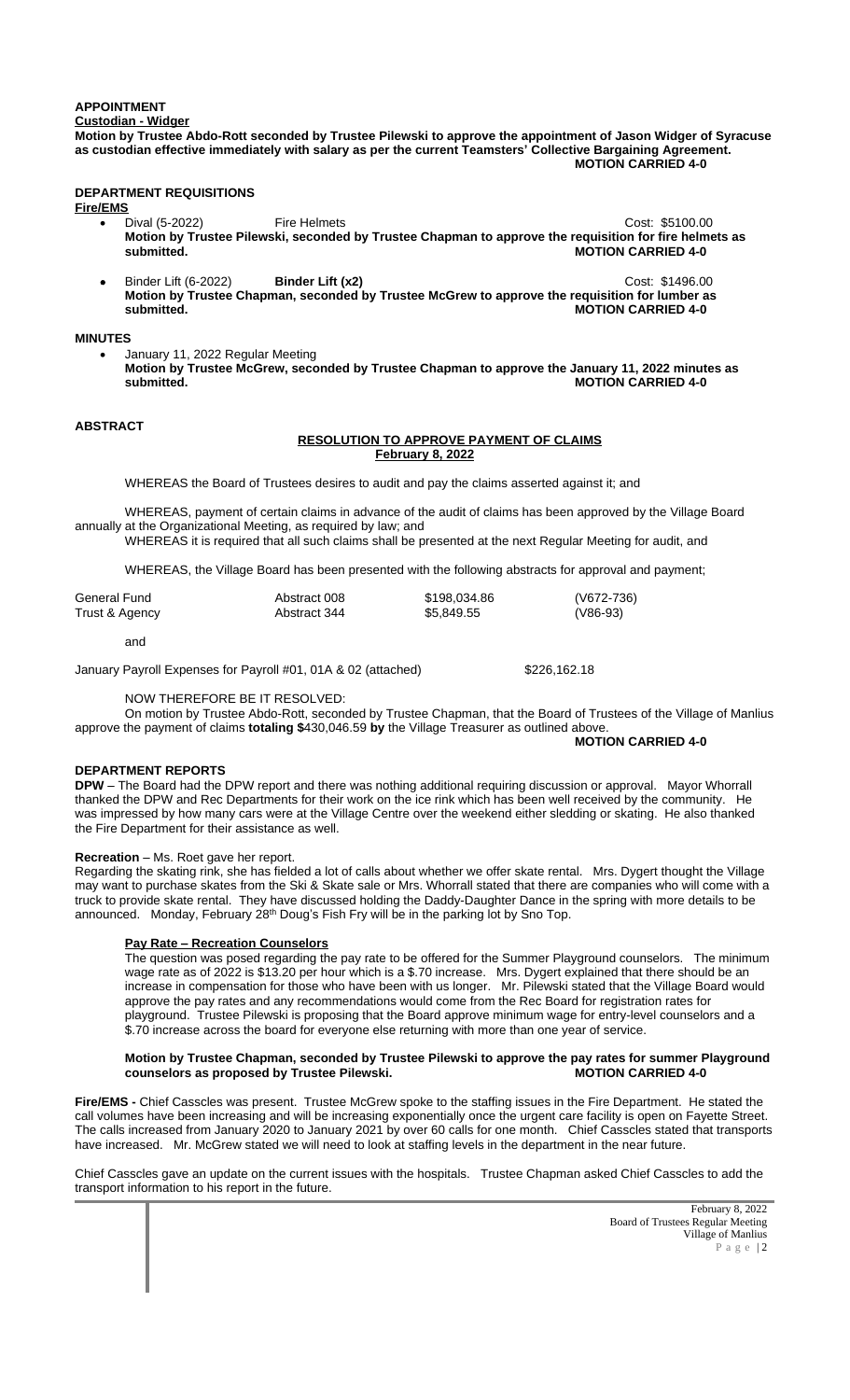**Codes Enforcement –** Mr. Decker was present to give his report:

- Multi-Residential dwelling units helping to bring up to compliance with fire codes.
- Hearing life in Limestone Commons are moving to former Cherry Blossom Spa location.
- Yo Burrito will take up some space where the Hearing Life space was located.
- Knox boxes after attorney research, there are codes cited in the Fire Code that the CEO can request Knox boxes onsite. He is also working with the Fire Chief to look at other locations.
- PUD Plan Fayette-Manlius LLC working with the developer and engineer on the construction plans.
- Residential new builds there are currently four (4) new residential construction sites in the works on Pauli Drive.
- Manlius Car Wash upgrades are completed and working well.
- Townhouse East Apartment is still battling the insurance adjusters and they have not come to any agreement as yet so the reconstruction will be delayed.

#### **LOSAP Resolution – For Referendum**

# RESOLUTION OF THE VILLAGE BOARD

OF THE VILLAGE OF MANLIUS DATED February 8, 2022

### REGARDING AMENDMENTS TO THE LENGTH OF SERVICE AWARD PROGRAM (LOSAP) FOR VOLUNTEER FIREFIGHTERS

WHEREAS, the Village's LOSAP program for volunteer firefighters currently provides that, for sleep-in or standby duty, a volunteer firefighter may earn a maximum of 15 points per year in-station duty, and a maximum of 5 points per year for standby from-home duty, for a total of 20 points maximum; and WHEREAS, the New York State General Municipal Law, section 217(c)(iii), provides that a LOSAP program may allow volunteer firefighters to earn a total maximum of 20 points per year for sleep-in or standby duty without regard to whether that duty occurs at the station or at home; and

WHEREAS, the Village currently contributes \$700 to the LOSAP program on behalf of each volunteer firefighter who is credited with one year of service; and WHEREAS, the New York State General Municipal Law, section 218(b), provides that a sponsor of a LOSAP defined contribution plan, such as the Village, may contribute up to a maximum of \$1,200 per firefighter who is credited with one year of service;

Now, be it RESOLVED as follows: The LOSAP program is amended to allow volunteer firefighters to earn a total maximum of 20 points per year for sleep-in or standby duty without regard to whether that duty occurs in the station or at home. The sleep-in or standby portion of the LOSAP program shall now state as follow:

Sleep-in or Standby – 20 points max

- Sleep-in 1 point per night 20 points max
- **Standby** 
	- o In-Station 1 point for every eight hours 20 points max
	- $\circ$  On schedule from home 1 point for every 40 hours 20 points max

And, be it RESOLVED as follows: The LOSAP program is amended to provide that the Village will contribute \$1,200 to the defined contribution plan on behalf of each volunteer firefighter who is credited with one year of service;

And, be it RESOLVED as follows: Except as stated in this resolution, all existing provisions of the Village's LOSAP program remain unchanged and in effect.

And, be it RESOLVED as follows: Pursuant to New York Village Law section 9-902(6), a proposition for the approval of this resolution shall be submitted to the voters for a referendum at the general Village election on March 15, 2022;

And, be it RESOLVED as follows: Pursuant to New York Village Law section 9-904, the Village Board approves the following abstract of the resolution to be included with the proposition on the ballot in the general election:

Abstract: This proposition seeks voter approval of a resolution passed by the Village Board to amend the Village's Length of Service Award Program (LOSAP) for volunteer firefighters. The amendments are intended to promote recruitment and retention of volunteer firefighters by making the LOSAP program more beneficial to them, consistent with New York law. There are two amendments. The first amendment provides that volunteer firefighters may earn points in the LOSAP program for sleep-in and standby duty without regard to whether that duty occurs in the station or at home. The second amendment provides that the Village will increase its contribution to the LOSAP program from the current level of \$700 to a new level of \$1,200 for each firefighter who is credited with one year of service. Both of these amendments are consistent with New York law.

#### **Motion to adopt the LOSAP proposition for referendum was made by Trustee Chapman, seconded by Trustee McGrew.** All in favor. **CARRIED 4-0**

# **Set Public Hearing – Proposed Local Law 1-2022**

**Motion by Trustee Chapman, seconded by Trustee Pilewski to set the public hearing on the proposed Local Law to amend the taxation section related to Veterans' Exemptions of the Village Code, on Tuesday, March 8, 2022 at 7:05 p.m.** 

**MOTION CARRIED 4-0**

#### **Mayor's Report**

February 8, 2022 Board of Trustees Regular Meeting Village of Manlius P a g e | 3